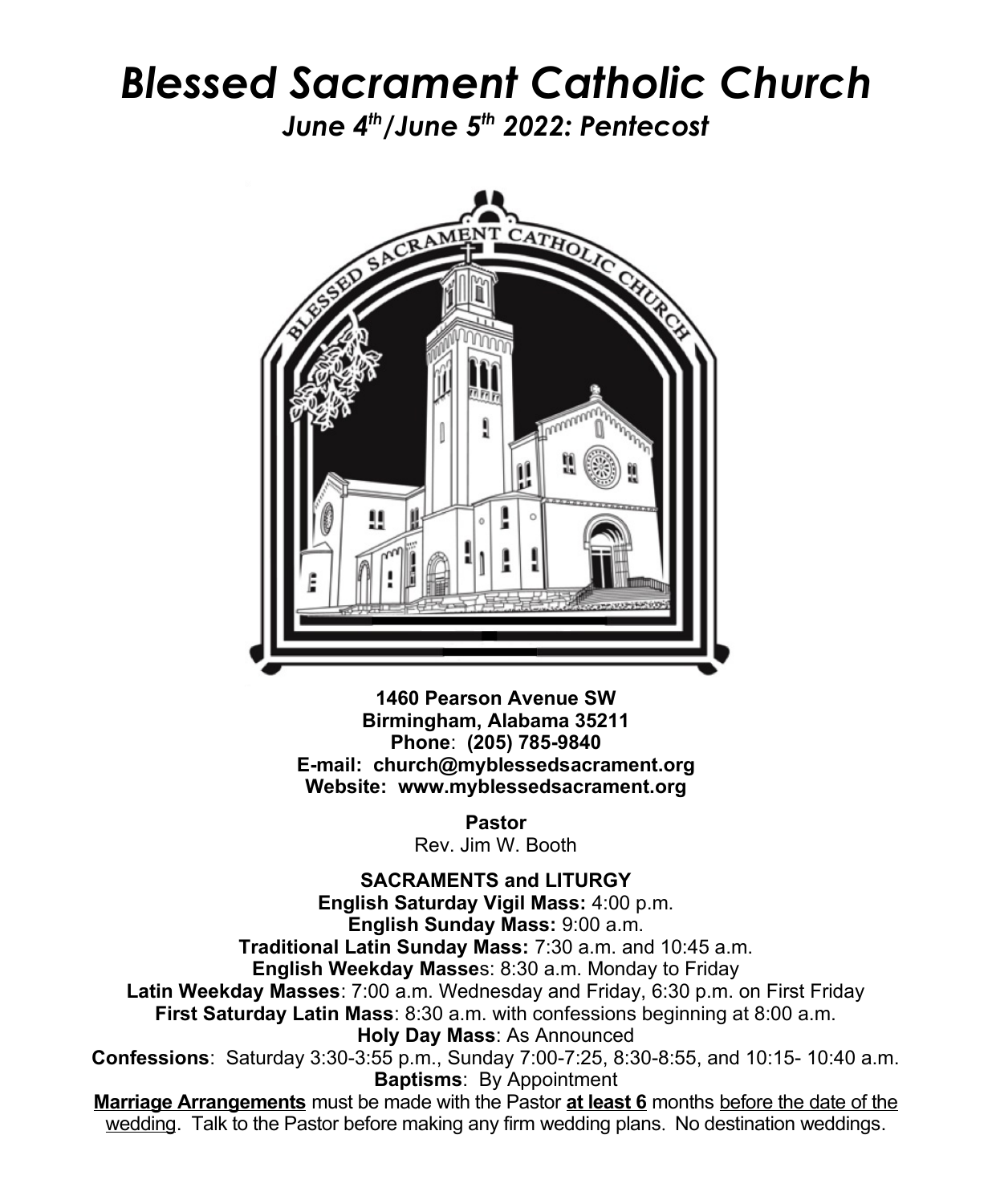**COVID-19 RESPONSE, MASS & DEVOTIONS**: We have an additional Sunday Latin Mass at 7:30, to aid in the social distancing, and continues on a provisional basis.

**NOTE ON CONFESSIONS**: If there is a significant line for confession, Fr Booth might say part of the formula of absolution while the penitent recites the act of contrition. The full formula of absolution is always said, but the first part might be said softly during the act of contrition. Thus, you might only hear "and I absolve you from your sins, in the name of the Father, and of the Son, and of the Holy Spirit."

**WELCOME** to all of our visitors: We are glad you have attended Mass with us. If you wish to join Blessed Sacrament, please pick up a parish census form at the Religious Goods Counter located in the vestibule of the front entrance.

**IN MEMORIAM**: In memory of Fr Bill Jones, the sanctuary lamp will burn for the repose of his soul from June  $5<sup>th</sup>$  until June  $11<sup>th</sup>$ . The sanctuary lamp will burn for the repose of Julia V. Bryant from June  $12<sup>th</sup>$  until June  $18<sup>th</sup>$ .

**REST IN PEACE**: Anthony Morris, brother of Gwen Branch, passed away on May  $27<sup>th</sup>$  and was laid to rest on June  $4<sup>th</sup>$ . Eternal rest grant unto him, O Lord and let perpetual light shine upon him. May his soul and the souls of all the faithful departed, through the mercy of God, rest in peace.

**FIRST SUNDAY**: This Sunday is the first Sunday of the month. There will be coffee and donuts following the 9:00 Mass.

**BEWARE OF TREE**: An old and very large tree behind and to the east of the church has split and is poised to split again. This tree is scheduled to be cut down in early June. In the mean time, please keep away from this tree for the sake of safety. Trees will likely be planted in its stead.

**PRAY FOR OUR SEMINARIANS:** Please pray for our seminarians: Daniel Sessions, Charles Deering, Matthew Gubenski, Patrick DePew, Max Gallegos, John Gardiner, Andrew Vickery, John Paul Stepnowski, Collins Hess, Hunter Limbaugh, Francisco Rodriguez, Adam Sellers, and Dominic Rumore. May more good men to answer God's call to the priesthood.

**2022 HIGH MASS SCHEDULE**: The High Mass schedule for the 10:45 a.m. Mass is as follows: Every second, third, and fourth Sunday of the month with the addition of Corpus Christi (Thursday, June  $16<sup>th</sup>$ ), All Saints (Tuesday, November  $1<sup>st</sup>$ ), and Immaculate Conception (Thursday, December 8<sup>th</sup>).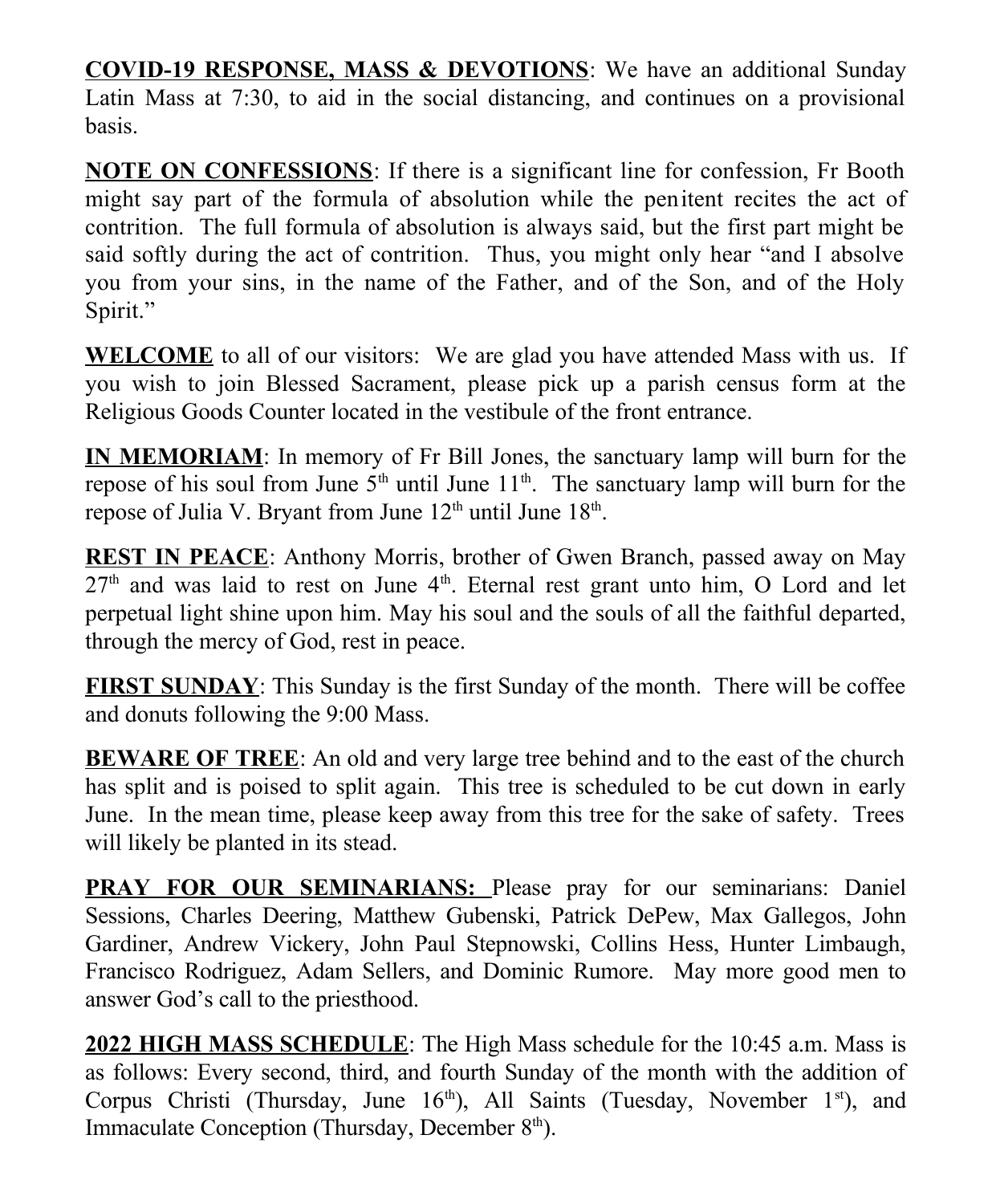**PARISH SUPPORT**: The collection last week was \$6901 and \$175 was donated to the Preservation Fund. Many thanks for your generosity.

**NOTE ON MASS INTENTIONS**: There is about a seven-month backlog on Mass Intentions. Thus, requested Mass dates cannot always be honored.

## **MASS SCHEDULE AND INTENTIONS**: (\*Masses in the Rectory Chapel)

|              | 8:30 a.m. † Eugene Mason (by Mary & Betty Mason)                                                |
|--------------|-------------------------------------------------------------------------------------------------|
|              | 4:00 p.m. † Eugene Mason (by Mary & Betty Mason)                                                |
| $7:30$ a.m.  | Special Intention for Mary Jo Fernandes (by the Hahn Family)                                    |
| $9:00$ a.m.  | Pro Populo                                                                                      |
| $10:45$ a.m. | Special Intention for Kolby Ann Rumore (by the Hahn Family)                                     |
|              | Special Intention for Brendan D'Amato (by the Rumore                                            |
|              | Family)                                                                                         |
|              | Special Intention for the Pohorelsky Family (by the Hahn                                        |
|              | Family)                                                                                         |
|              | Wed, June 8: $*7:00$ a.m. † Joseph Donellan (by the Donellan Family)                            |
|              | *8:30 a.m. † Agnes Zimmer (by the Donellan Family)                                              |
|              | Thur, June 9: *8:30 a.m. † Julie Wang Kelly (by Kevin Kelly)                                    |
| $*7:00$ a.m. | Special Intention for Sharon Gagnon (by the Donellan Family)                                    |
| $*8:30$ a.m. | Special Intention for Catherine Hahn (by the Donellan Family)                                   |
| $4:00$ p.m.  | Special Intention for Joseph Donellan (by the Donellan Family)                                  |
|              | Special Intention for Scott Donellan (by the Donellan Family)                                   |
| $9:00$ a.m.  | Pro Populo                                                                                      |
| $10:45$ a.m. | Special Intention for Jeff Hahn (by the Donellan Family)                                        |
|              | Mon, June 6: *8:30 a.m.<br>Tues, June 7: *8:30 a.m.<br>Sat, June 11:<br>Sun, June 12: 7:30 a.m. |

**PLEASE PRAY FOR THE SICK AND HOMEBOUND** especially Sam Montalbano, Josie Nickell, Gloria Archambault, Don Williams, James Bonner, Matthew Clune Sr., Ronnie Buchanan, Barbara Williams, Gail McMahon, Gracimo Ribeiro Bento, Bob Wiseman, Eve Moore, Aaron Minjares, Bill Dinan, Carol Brandley, Eddie Hunter, Lawrence Brandley, Pete Ransom, Jerry Joiner, Beryl Curtis, Nicole Copeland, Linda Cooper, Lee Dinan, Danny Rohling, Kay Dorion, Krissy Chism, William Scroggins, Lamar Smith, Paul Herrmann, Wayne Little, Maria Morin, Andrea Little, Joseph Edwards, George Dunham, Fran Costanza, Christine Cover, Thatcher Kerzie, Malcolm Perry, Koslyn Chism, Kathleen Strawmeyer, and Stephanie Perry.

## **NEXT WEEK'S MASS READINGS**

4:00 p.m. Trinity Sunday Prov 8:22-31, Rom 5:1-5, Jn 16:12-15 7:30 a.m. Trinity Sunday Rom 11:33-36, Mt 28:18-20 9:00 a.m. Trinity Sunday Prov 8:22-31, Rom 5:1-5, Jn 16:12-15 10:45 a.m. Trinity Sunday Rom 11:33-36, Mt 28:18-20